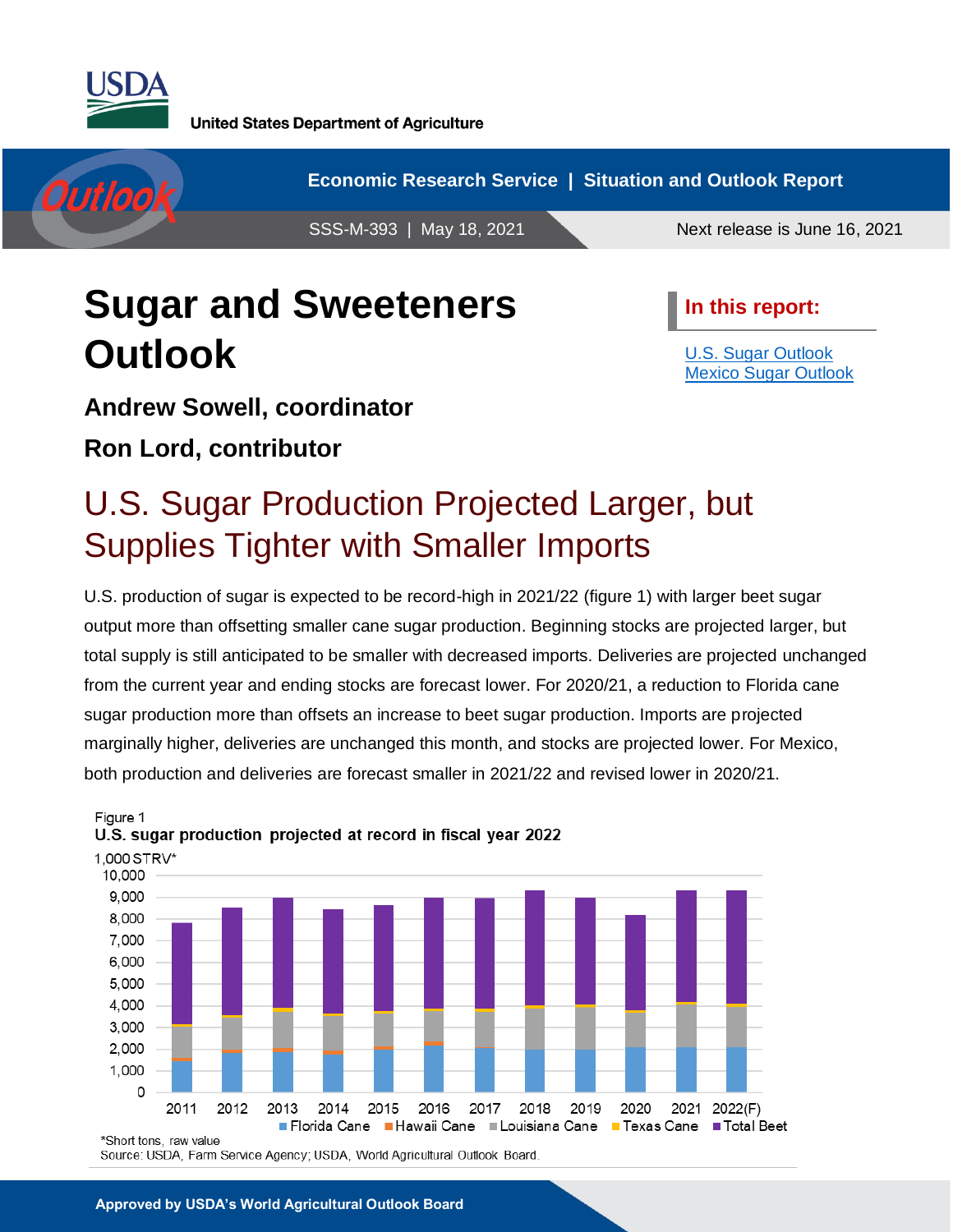# <span id="page-1-0"></span>United States Outlook

## Smaller Imports More Than Offset Larger Output and Stocks

In USDA's May *World Agricultural Supply and Demand Estimates* (*WASDE*), U.S. supplies of sugar for 2021/22 total 13.767 million short tons, raw value (STRV), down 303,000 STRV from the revised 2020/21 figure (table 1). Imports are lowered 502,000 STRV to 2.652 million STRV, driven by smaller projections for all categories. Production is projected up slightly from the revised 2020/21 figure, while beginning stocks are up substantially year-on-year. Deliveries are projected unchanged from the previous year and stocks are projected lower. For 2020/21, U.S. supplies of sugar total 14.070 million STRV, down 43,000 tons from last month. Total production is lowered 45,000 STRV to 9.299 million STRV as a reduction to Florida cane sugar production more than outweighs a small increase to total beet sugar output. Total imports are raised marginally. Ending stocks are reduced by 43,000 STRV, resulting in a lower stocks-to-use ratio.

| Items                                                                | 2019/20                     | 2020/21      | 2020/21     | 2020/21        | 2021/22     | 2021/22     |
|----------------------------------------------------------------------|-----------------------------|--------------|-------------|----------------|-------------|-------------|
|                                                                      |                             | (forecast)   | (forecast)  | Monthly        | (forecast)  | Yearly      |
|                                                                      |                             | April        | May         | Change         | May         | Change      |
|                                                                      | 1,000 Short tons, raw value |              |             |                |             |             |
| Beginning stocks                                                     | 1,783                       | 1,618        | 1,618       |                | 1,805       | 188         |
| Total production                                                     | 8,149                       | 9,344        | 9,299       | $-45$          | 9,310       | 11          |
| Beet sugar                                                           | 4,351                       | 5,093        | 5,118       | 25             | 5,225       | 107         |
| Cane sugar                                                           | 3,798                       | 4,251        | 4,181       | -70            | 4,085       | $-96$       |
| Florida                                                              | 2,106                       | 2,170        | 2,100       | $-70$          | 2,100       | $\mathbf 0$ |
| Louisiana                                                            | 1,566                       | 1,949        | 1,949       | 0              | 1,850       | $-99$       |
| Texas                                                                | 126                         | 132          | 132         | 0              | 135         | 3           |
| Hawaii                                                               | $\mathbf 0$                 | $\Omega$     | $\Omega$    | 0              | 0           | 0           |
| Total imports                                                        | 4,235                       | 3,152        | 3,154       | $\overline{2}$ | 2.652       | $-502$      |
| Tariff-rate quota imports                                            | 2,152                       | 1,721        | 1,673       | $-48$          | 1,387       | $-286$      |
| Other program imports                                                | 432                         | 300          | 300         | $\mathbf 0$    | 250         | $-50$       |
| Non-program imports                                                  | 1,651                       | 1,131        | 1,181       | 50             | 1,015       | $-166$      |
| Mexico                                                               | 1,376                       | 931          | 981         | 50             | 965         | $-16$       |
| High-duty                                                            | 275                         | 200          | 200         | 0              | 50          | $-150$      |
| <b>Total supply</b>                                                  | 14,166                      | 14,113       | 14,070      | $-43$          | 13,767      | $-303$      |
| Total exports                                                        | 61                          | 35           | 35          | $\mathbf 0$    | 35          | 0           |
| Miscellaneous                                                        | 74                          | $\mathbf 0$  | $\mathbf 0$ | $\mathbf 0$    | $\mathbf 0$ | $\mathbf 0$ |
| Deliveries for domestic use<br>Transfer to sugar-containing products | 12,414                      | 12,230       | 12,230      | 0              | 12,230      | 0           |
| for exports under re-export program                                  | 78                          | 80           | 80          | 0              | 80          | 0           |
| Transfer to polyhydric alcohol, feed, other alcohol                  | 20                          | 25           | 25          | $\mathbf 0$    | 25          | 0           |
| Commodity Credit Corporation (CCC) sale for ethanol, other           | $\Omega$                    | $\Omega$     | $\Omega$    | 0              | $\Omega$    | 0           |
| Deliveries for domestic food and beverage use                        | 12,316                      | 12,125       | 12,125      | $\mathbf 0$    | 12,125      | $\mathbf 0$ |
| Total use                                                            | 12,549                      | 12,265       | 12,265      | $\mathsf 0$    | 12,265      | 0           |
| <b>Ending stocks</b>                                                 | 1,618                       | 1,848        | 1,805       | -43            | 1,502       | $-303$      |
| Private                                                              | 1,618                       | 1,848        | 1,805       | $-43$          | 1,502       | $-303$      |
| Commodity Credit Corporation (CCC)                                   | $\mathbf 0$                 | $\mathbf{0}$ | $\mathbf 0$ | $\mathbf 0$    | $\mathbf 0$ | $\mathbf 0$ |
| Stocks-to-use ratio                                                  | 12.89                       | 15.07        | 14.72       | $-0.35$        | 12.25       | $-2.47$     |

Source: USDA, Economic Research Service, *Sugar and Sweeteners Outlook* .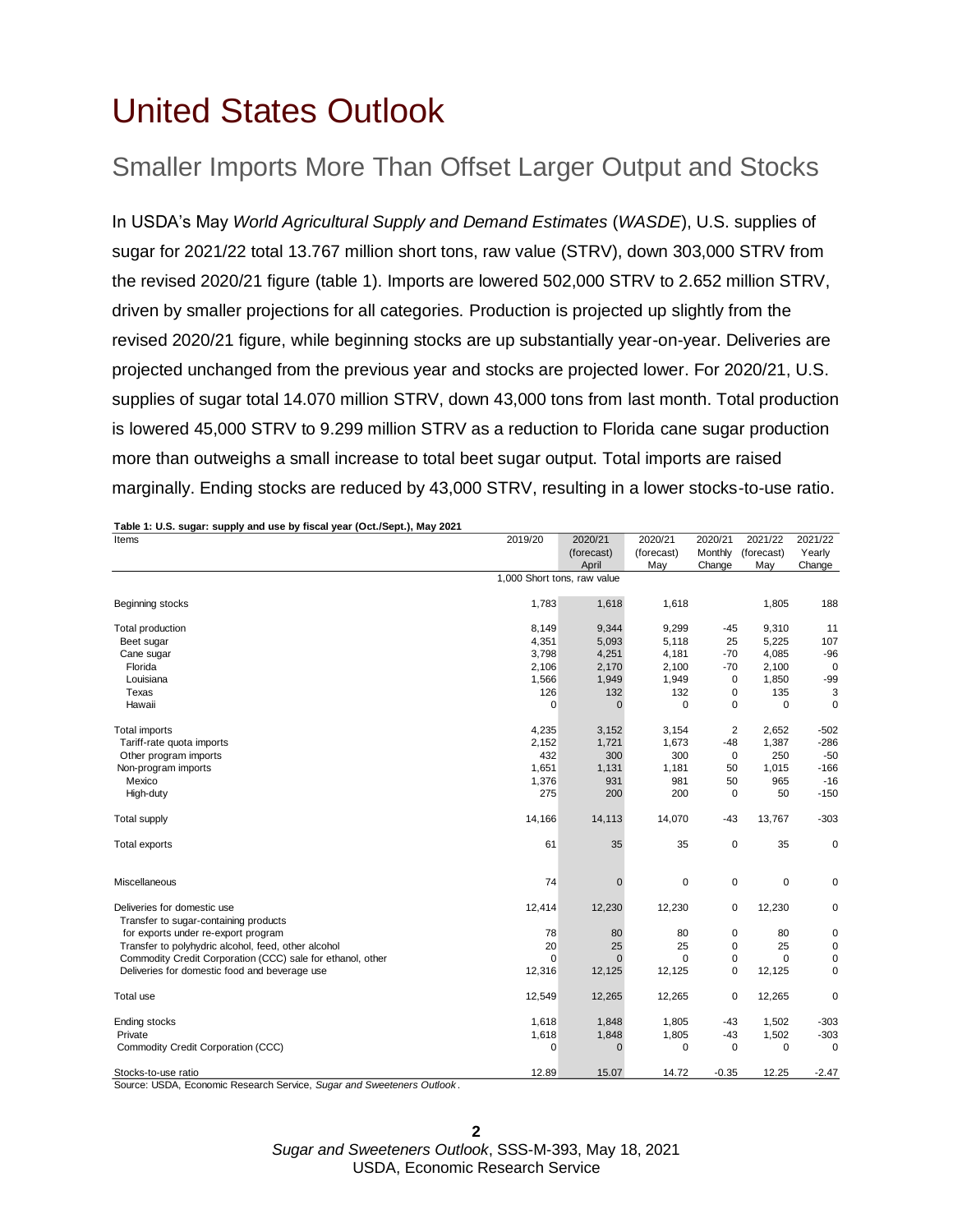## Cane Sugar Production Forecast Lower

Total cane sugar production for 2021/22 is projected at 4.085 million STRV, down 96,000 STRV from the revised 2020/21 figure. Production for Florida is forecast at 2.1 million STRV, equal to the revised 2020/21 estimate and up 2 percent from the recent 5-year average. Output in the coming season may be impacted by delays in finishing this year's crushing campaign if cane stands have less time to regrow for next year's harvest. Production for Louisiana is projected at 1.85 million STRV, down 99,000 STRV year-to-year, but still up 4 percent from the recent 5-year average. Over the past decade, sugarcane area and yields have trended upwards in this State. USDA's National Agricultural Statistics Service (NASS) reports that Louisiana sugarcane conditions are 64 percent good/excellent, 30 percent fair, and 6 percent poor/very poor as of May 9, 2021. These ratings are roughly in-line with last year and the recent 5-year average. Texas is projected slightly higher at 135,000 STRV, matching the recent 3-year average with the assumption of normal weather conditions during the rest of the growing season.

Cane sugar production for 2020/21 is lowered by 70,000 STRV to 4.181 million STRV, entirely driven by reduced output in Florida. Output in that State is adjusted downward to 2.1 million STRV based on revised processor estimates published by USDA's Farm Service Agency (FSA) in its *Sweetener Market Data* (*SMD*) publication. Mills are expected to take longer than usual to finish processing this year's crop, partly due to harvest delays. Production for Louisiana and Texas is unchanged as mills have completed processing for the season.

## Beet Sugar Production Expected Stronger

U.S. beet sugar production in 2021/22 is projected up 107,000 STRV from the revised 2020/21 figure to 5.225 with a larger sugarbeet crop expected. The sugarbeet crop is forecast at 35.14 million short tons based on an area harvested estimate of 1.144 million acres. The area harvested estimate is derived from the NASS area planted estimate of 1.169 million acres and a typical ratio of harvested/planted acres. Sugarbeet yield is projected at 30.71 short tons/acre based on analysis of historical regional trends and takes into consideration the fast pace of planting progress through early May. This yield forecast nearly matches the recent 5-year average. The beet sugar production forecast also assumes normal levels of beet pile shrink and extraction rate (table 2).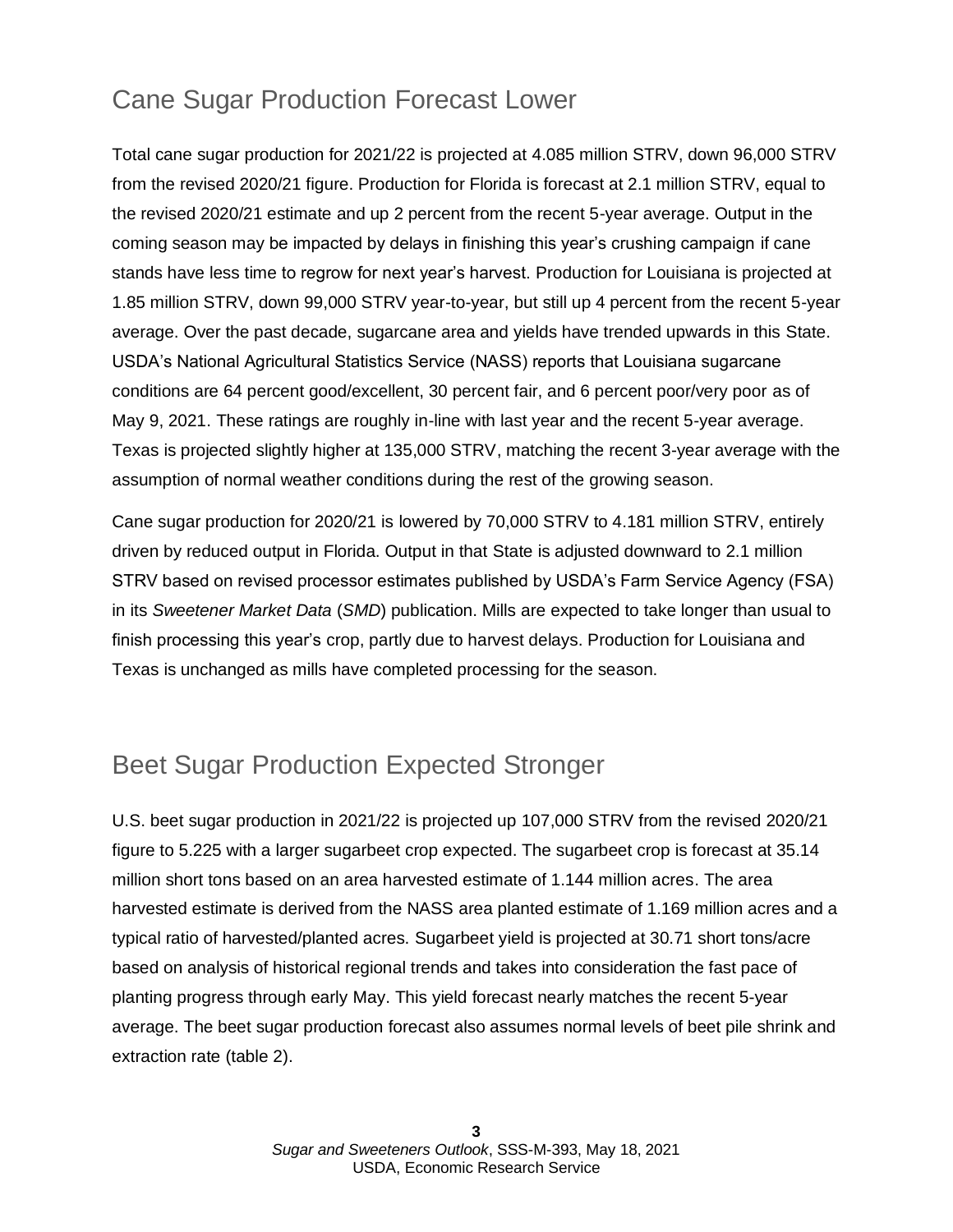Planting sugarbeets in a timely manner is positively correlated with yields as it allows for better establishment of the plants prior to the key growing and development phases that occur during the warmer summer months. As of May 9 (week 18), NASS reports that sugarbeets are 97 percent seeded in the 4 largest producing States (Idaho, Michigan, Minnesota, and North Dakota), well ahead of both last year and the recent 10-year average (figure 2). Furthermore, a simple trend analysis of the recent history of sugarbeet yields suggests yields for 2021/22 slightly higher at 31.67 short tons/acre (figure 3).



#### Figure 3 National sugarbeet yields, 1994/95-2021/22



Note: Orange dot represents the current forecast for 2021/22. Source: USDA, National Agricultural Statistics Service; USDA, World Agricultultural Outlook Board.

Also indicated in table 2, beet sugar production for 2020/21 has been revised higher based on a higher anticipated extraction rate. The expected extraction rate has been raised from 15.275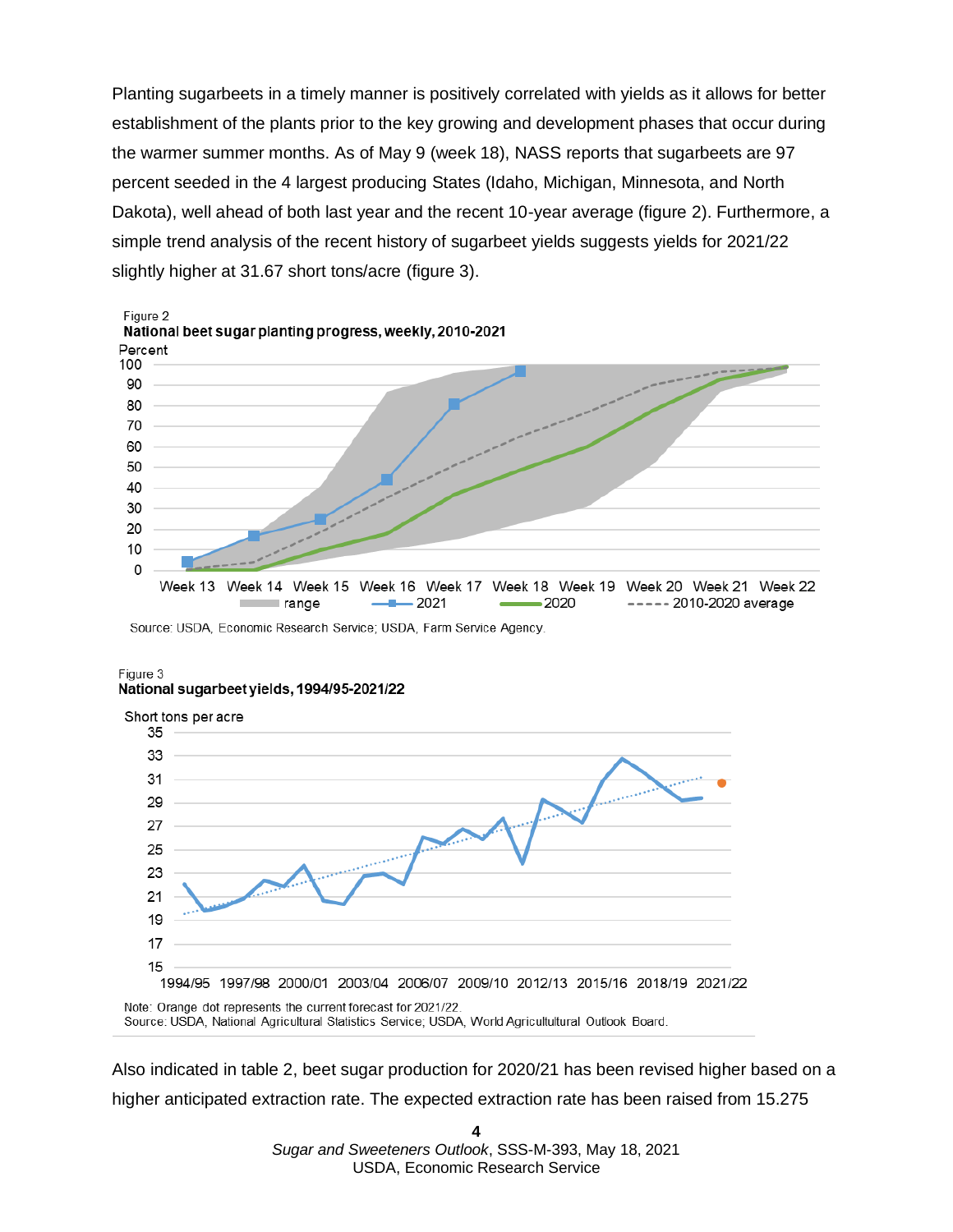percent to 15.345 percent to match the cumulative extraction rate for the marketing year to-date (figure 4). Recovery rates in all regions have been above average. Overall, the cumulative extraction rate to-date is toward the upper end of the range observed in the previous 10 years.

| Table 2: Beet sugar production projection calculation, 2019/20 and 2020/21 |         |         |         |         |         |         |         |  |
|----------------------------------------------------------------------------|---------|---------|---------|---------|---------|---------|---------|--|
|                                                                            | 2016/17 | 2017/18 | 2018/19 | 2019/20 | 2020/21 | 2020/21 | 2021/22 |  |
|                                                                            |         |         |         |         | April   | May     | May     |  |
| Sugarbeet production (1,000 short tons) 1/                                 | 36.881  | 35.325  | 33.282  | 28.600  | 33.618  | 33.618  | 35,140  |  |
| Sugarbeet shrink (percent)                                                 | 8.26    | 7.31    | 5.17    | 5.34    | 6.58    | 6.58    | 6.58    |  |
| Sugarbeet sliced (1,000 short tons)                                        | 33.834  | 32.742  | 31.561  | 27.072  | 31.405  | 31.405  | 32,826  |  |
| Sugar extraction rate from slice (percent)                                 | 13.72   | 15.18   | 14.77   | 14.14   | 15.275  | 15.345  | 14.697  |  |
| Sugar from beets slice (1,000 STRV) 2/                                     | 4.643   | 4.970   | 4.660   | 3.828   | 4.797   | 4.819   | 4.825   |  |
| Sugar from molasses (1,000 STRV) 2/                                        | 352     | 368     | 352     | 341     | 360     | 360     | 360     |  |
| Crop-year sugar production (1,000 STRV) 2/                                 | 4,995   | 5,338   | 5,012   | 4.169   | 5,157   | 5.179   | 5,185   |  |
| August-September sugar production (1,000 STRV)                             | 606     | 715     | 655     | 582     | 765     | 765     | 665     |  |
| August-September sugar production of subsequent crop (1,000 STRV)          | 715     | 655     | 582     | 765     | 665     | 665     | 665     |  |
| Sugar from imported beets (1,000 STRV) 3/                                  |         |         |         |         | 36      | 40      | 40      |  |
| Fiscal year sugar production (1,000 STRV)                                  | 5.103   | 5.279   | 4,939   | 4.351   | 5,093   | 5,119   | 5,225   |  |

1/ USDA, National Agricultural Statistics Service for historical data. 2/ August-July basis. 3/ Sugar from imported beets

split out for projections only, included in total once full crop-year slice is recorded. Sugar from imported beets is

incorporated into total production in historical data.

Note: STRV = short tons, raw value.

Source: USDA, Economic Research Service; USDA, World Agricultural Outlook Board; USDA, Farm Service Agency.

#### Figure 4 Cumulative sugar extraction rate, beet sugar produced per sugarbeet sliced, by crop year, 2010/11-2020/21



Source: USDA, Economic Research Service and USDA, Farm Service Agency.

### Deliveries Unchanged

Deliveries for 2021/22 are projected even with the current year at 12.125 million STRV. Deliveries in the past 5 years have largely flattened out after several years of more robust growth (figure 5). Significant uncertainty remains in the outlook for deliveries, based on the ongoing recovery from the COVID-19 pandemic. With market dynamics drastically different in 2020, the quarterly pace of deliveries was atypical in that the first quarter was significantly larger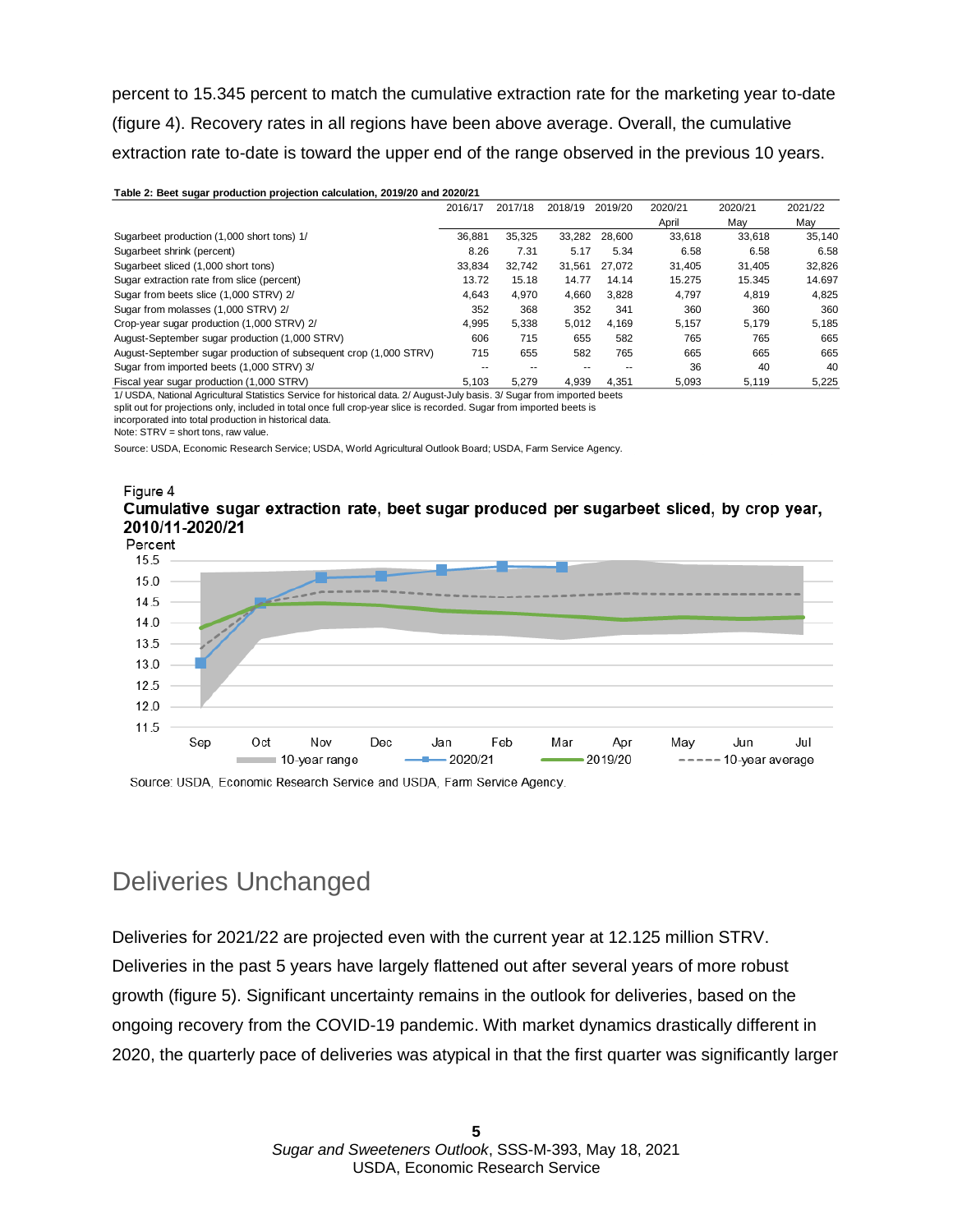than second quarter (figure 6). In 2021, deliveries in the first quarter of the year are down 6 percent from the first quarter of last year, but on par with recent years.



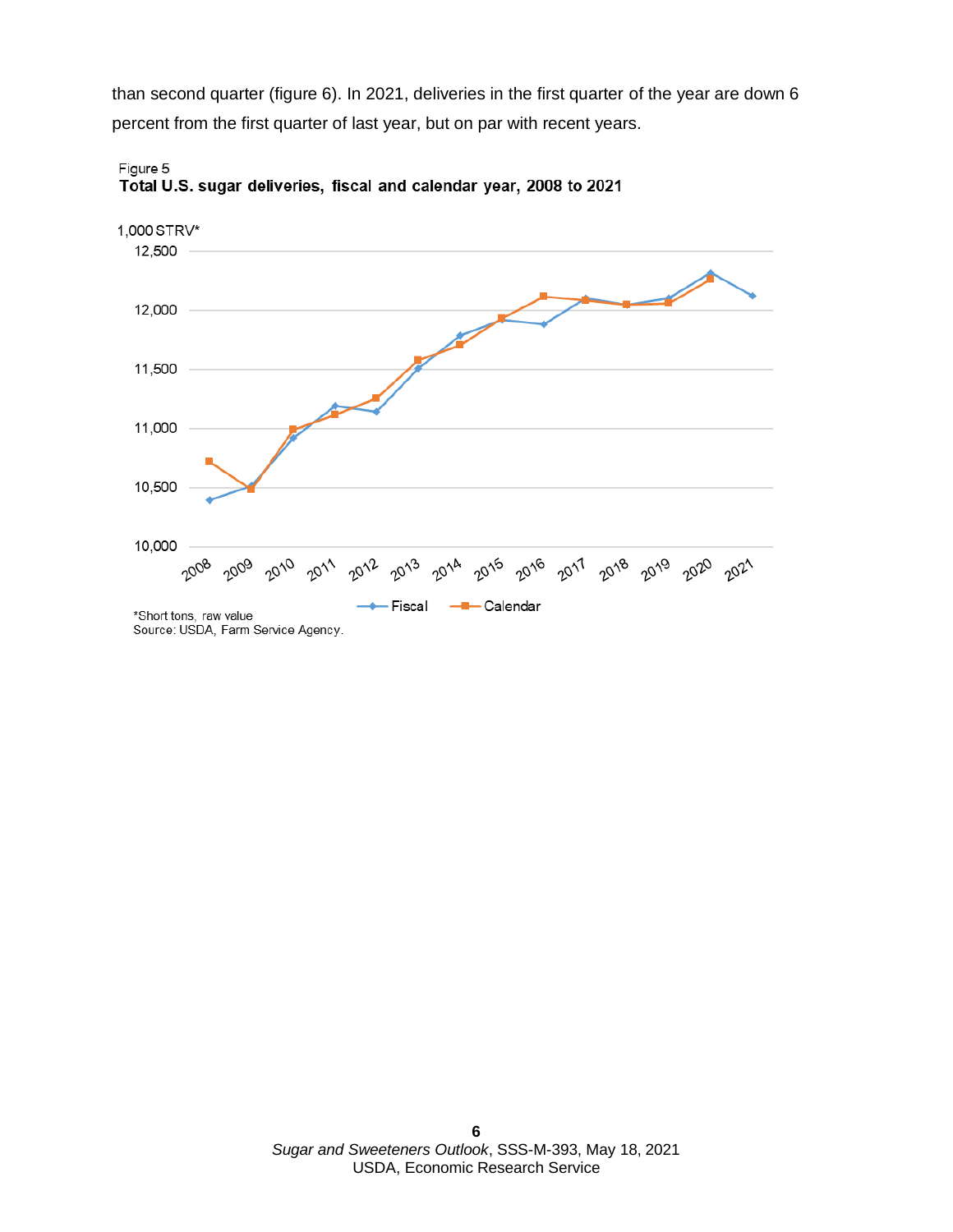

#### Figure 6 Total U.S. sugar deliveries, quarterly, calendar years 2013-21

Total deliveries for the 2020/21 marketing year are unchanged from the previous month at 12.125 million STRV, but down 1.5 percent from the final fiscal year deliveries for 2019/20. Total deliveries for food and beverage use during the period October-March are down 3.8 percent from the same time last year (table 3). Deliveries from reporting companies are down 2.3 percent with the cane sector accounting for most of the reduction. Non-reporter (direct consumption) imports are down 22.4 percent from that same time last year.

#### 2015/16 2016/17 2017/18 2018/19 2019/20 2020/21 Annual change *Percent* Beet sugar processors 2,179 2,600 2,645 2,455 2,382 2,424 1.8 Cane sugar refiners 3,174 2,998 2,946 3,105 3,268 3,096 -5.3 Total reporters 5,354 5,598 5,591 5,560 5,650 5,520 -2.3 Non-reporter, direct consumption 425 302 343 384 441 342 -22.4 Total deliveries 5,779 5,900 5,934 5,944 6,091 5,862 -3.8 Final fiscal year deliveries 11,881 12,102 12,048 12,106 12,316 12,125 -1.5 *1,000 short tons, raw value*

#### **Table 3: Food and beverage deliveries, 2015/16 to 2020/21, October-March**

Source: USDA, Farm Service Agency; USDA, World Agricultural Outlook Board.

At 5.862 million STRV, October-March deliveries represent 48.3 percent of the projection for fiscal year 2020/21 deliveries, as indicated in table 4. This compares with last year when those 6 months accounted for 49.5 percent of the total. Over the previous 10 years, October through March deliveries have accounted for between 47.4 and 49.5 percent of the fiscal year total, with a weighted average of 48.4 percent. During the month of March, deliveries were up from February, but were weaker than the recent 10-year average for the month of March (figure 7).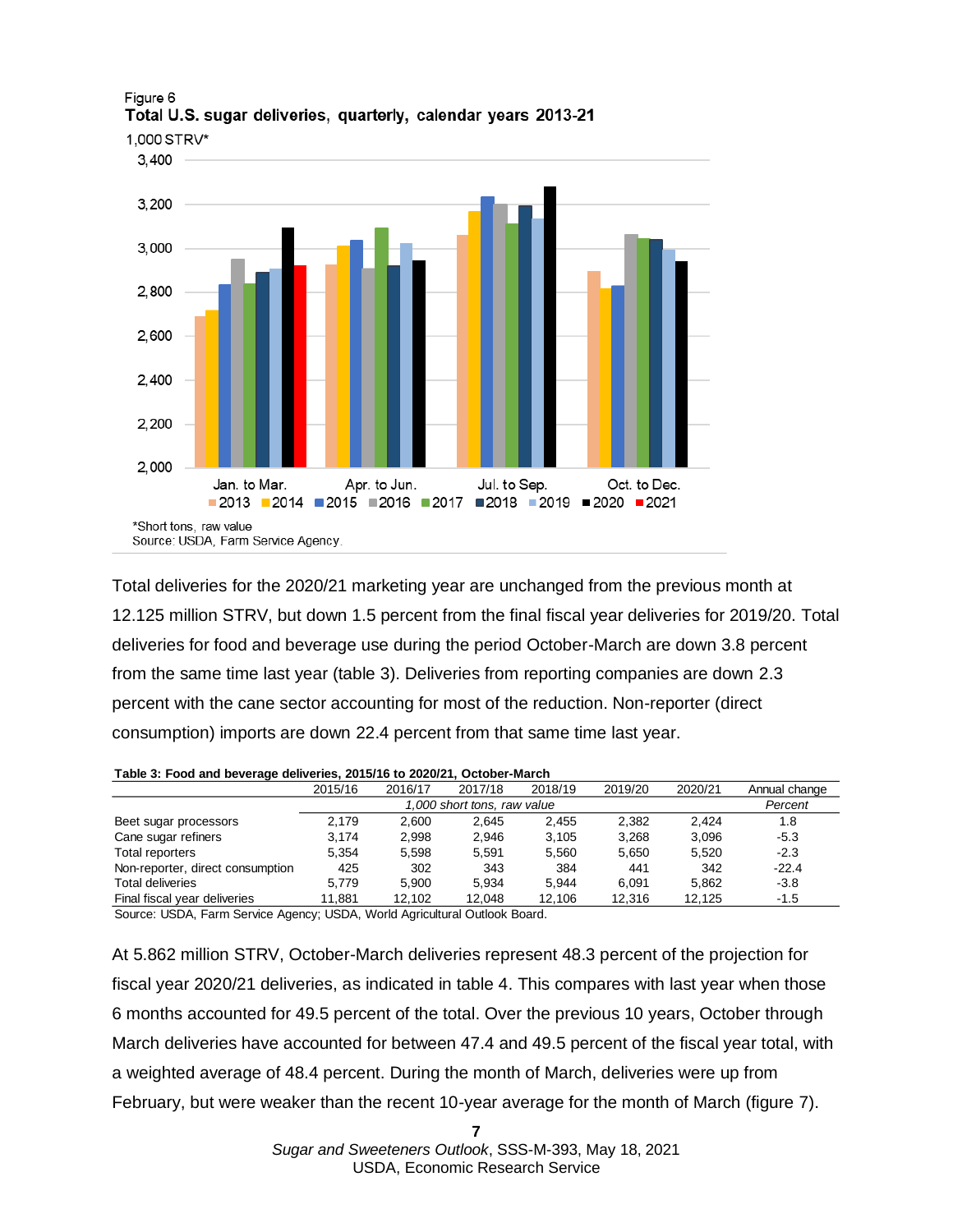| Table 4: Pace of U.S. deliveries, October-March |  |
|-------------------------------------------------|--|
|-------------------------------------------------|--|

|                 | 1,000 short tons, raw value |                  |                  |
|-----------------|-----------------------------|------------------|------------------|
|                 | Oct-Mar                     | Fiscal year (FY) | Percent of total |
| <b>FY11</b>     | 5,383                       | 11,193           | 48.1             |
| FY12            | 5,345                       | 11,141           | 48.0             |
| <b>FY13</b>     | 5,526                       | 11,511           | 48.0             |
| FY14            | 5,612                       | 11,786           | 47.6             |
| FY15            | 5,652                       | 11,921           | 47.4             |
| <b>FY16</b>     | 5,779                       | 11,881           | 48.6             |
| FY17            | 5,900                       | 12,102           | 48.8             |
| FY18            | 5,934                       | 12,048           | 49.3             |
| FY19            | 5,944                       | 12,106           | 49.1             |
| <b>FY20</b>     | 6,091                       | 12,316           | 49.5             |
| FY21 (forecast) | 5,862                       | 12,125           | 48.3             |
| 10-year average | 5,717                       | 11,800           | 48.4             |

Source: USDA, Farm Service Agency, *Sweetener Market Data* ; USDA, Economic Research Service.





Source: USDA, Economic Research Service and USDA, Farm Service Agency.

Refiners' melt rose during March and was in line with the recent 10-year average (figure 8). Both raw stocks held by refiners (figure 9) and total stocks held by sugarbeet processors (figure 10) are up from last year and the recent 5-year average.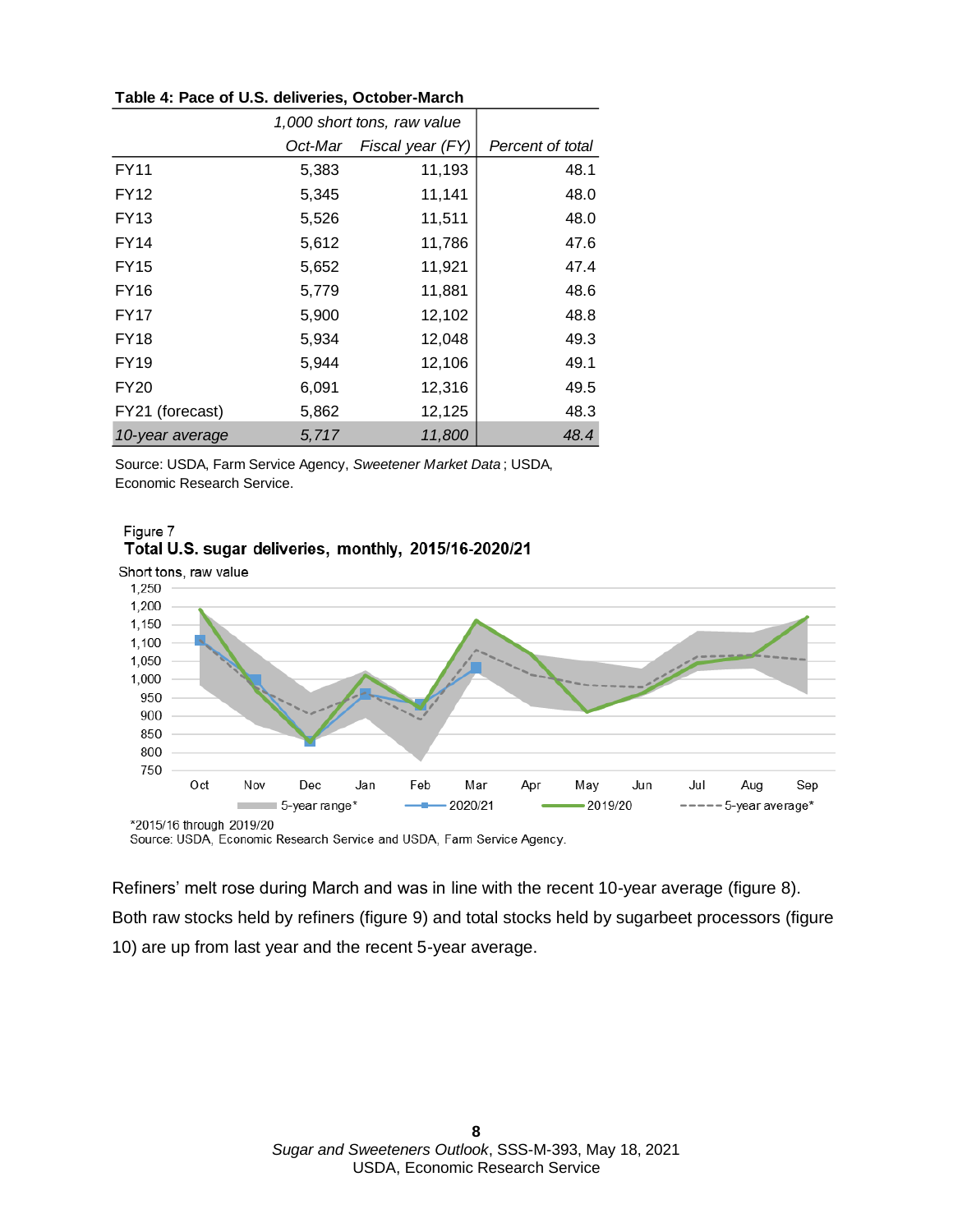

#### Figure 8 Sugarcane refiners' melt, monthly, 2010/11 to 2020/21

Source: USDA, Farm Service Agency.





\*Short tons, raw value Source: USDA, Farm Service Agency.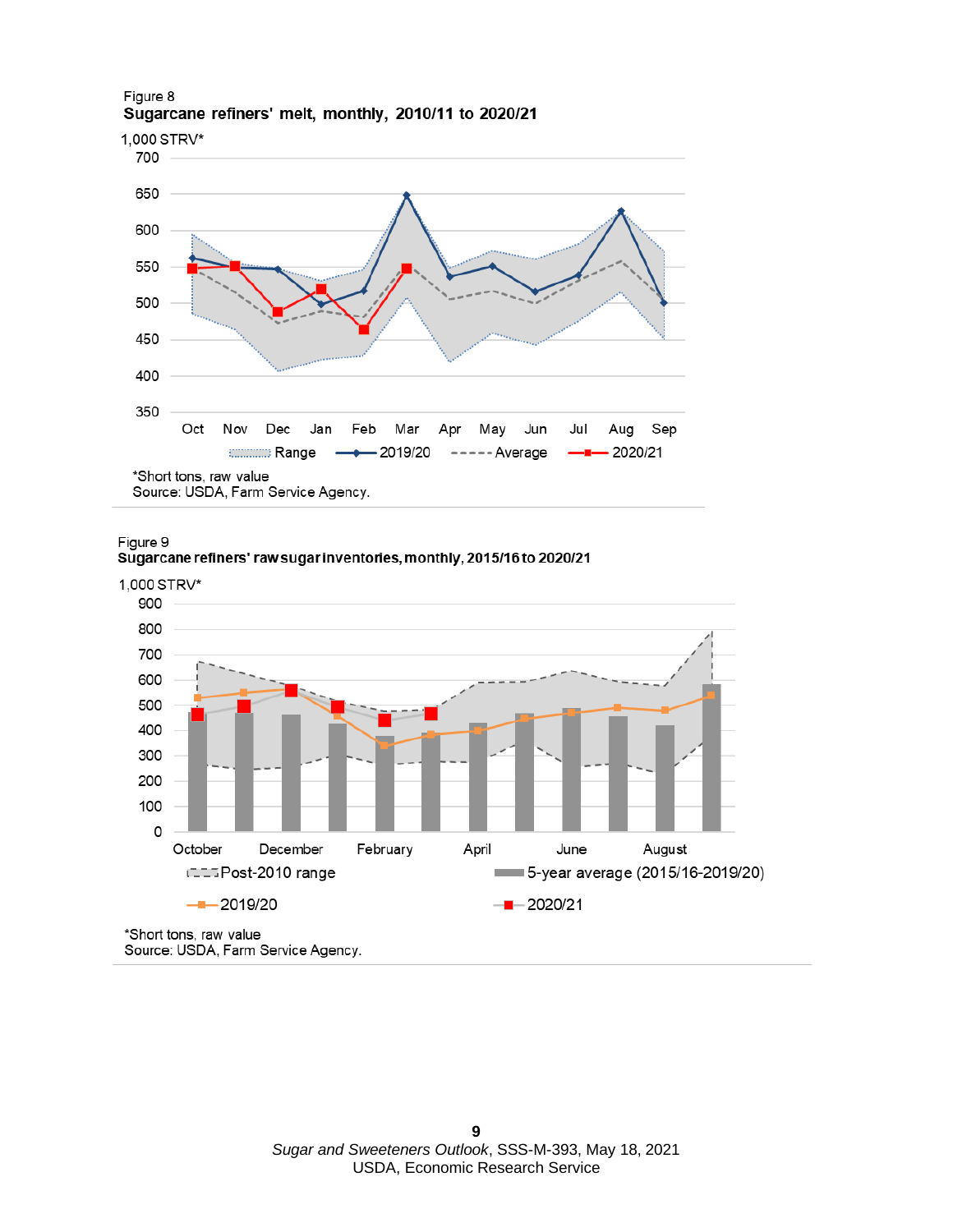

#### Figure 10 Sugarbeet processors' total sugar inventories, monthly, 2015/16 to 2020/21

### 2021/22 Imports Projected Lower

Total imports are projected down by 502,000 STRV to 2.652 million STRV with reductions across all major categories. Tariff-rate quota (TRQ) imports for 2021/22 are projected at 1.387 million STRV, down 286,000 from the revised 2020/21 figure, with levels set at minimum levels consistent with existing World Trade Organization (WTO) and Free-Trade Agreement (FTA) commitments. The additional Specialty Sugar TRQ for 2021/22 has yet to be announced by the Secretary of Agriculture and therefore has not been included in this forecast. Last year, it was established at 140,000 metric tons. A new level for 2021/22 will likely be established prior to the July *WASDE*. TRQ shortfall is projected at a typical base level of 99,000 STRV. High-tier imports for 2021/22 are projected at 50,000 STRV, down 150,000 from the 2020/21 based on a return to more normal levels seen prior to 2019/20. Imports from Mexico for 2021/22 are projected at 965,000 STRV.

## 2020/21 Imports Raised Slightly

On April 30, the U.S. Department of Commerce announced an increase in Mexico's Export Limit of 50,000 STRV, which is required to have a polarity of less than 99.2 degrees. Projected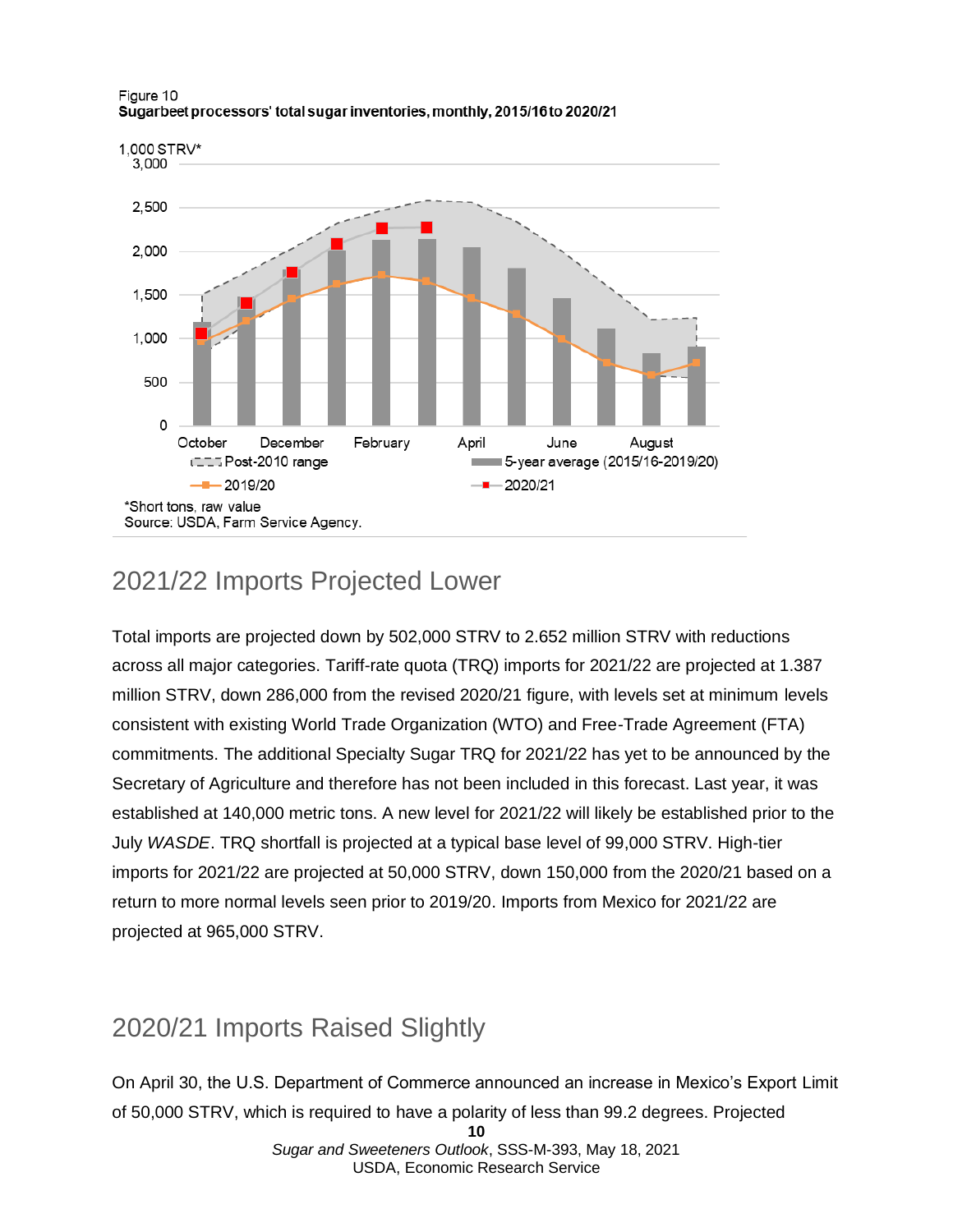imports under the U.S. WTO raw sugar TRQ were lowered by 48,000 STRV, as the likelihood has increased that more of the 40 countries allocated a share will not be able to ship some or all of their allotments, particularly a few of those holding larger shares. The net effect of these two changes is that total projected 2020/21 imports are raised 2,000 STRV to 3.154 million.

The April 15 tranche of the specialty sugar TRQ was oversubscribed, with 170,008 metric tons, raw value (MTRV) submitted for entry against a tranche limit of 30,000 MTRV (table 5). Each importer was therefore allowed to enter only 17.64625 percent of the amount they attempted. This leaves a presumed 140,008 MTRV stored in bonded warehouses. The next scheduled opening of this TRQ will be in October 2021 after the next fiscal year begins.

| Tranche       |             | Opening   | Prorata   |              |            |
|---------------|-------------|-----------|-----------|--------------|------------|
| <b>Number</b> | Quantity 1/ | Date      | (Percent) | Submitted 1/ | Blocked 2/ |
| Tranche 1     | 1.656       | 10/1/2020 | 13.94894  | 10,825       | 9.315      |
| Tranche 2     | 40,000      | 10/8/2020 | 33.19446  | 120,159      | 80,273     |
| Tranche 3     | 40,000      | 1/22/2021 | 23.64947  | 169,137      | 129,137    |
| Tranche 5 3/  | 30,000      | 4/5/2021  | 16.14278  | 185,842      | 155,842    |
| Tranche 4     | 30,000      | 4/15/2021 | 17.64625  | 1,700        | (28, 300)  |
| Total         | 141,656     |           |           |              |            |

**Table 5: Specialty sugar tariff-rate quota, FY 2021 tranches and prorated quantities**

1/ Units are metric tons raw value (MTRV).

2/ These quantities, in MTRV, are assumed held in bond until a subsequent tranche opens.

3/ Tranche 5 was initially scheduled for July 15, but was moved to April 5.

Source: U.S. Customs and Border Protection.

Projected high-tier imports are unchanged from last month at 200,000 STRV. A large upward adjustment was made to March 2020 high-tier imports. Through the first 7 months of the fiscal year, October-April, an estimated 83 percent of the projected 200,000 STRV of high-tier sugar has been imported. It is expected that the pace will drop off considerably during the remainder of the year. Regarding the organic sugar in bond, it currently appears likely that importers prefer holding that sugar and awaiting the next tranche instead of paying the high-tier duty. The spread between the U.S. refined cane sugar price (Northeast) and the world refined sugar price held steady in April at about 22 cents per pound (figure 11). The U.S. wholesale refined cane sugar price (figure 12) rose slightly in April to 42.6 cents per pound. Note that for raw sugar, the tariff is set at 33.87 cents per kilogram or 15.4 cents per pound; for refined sugar, it is set at 35.74 cents per kilogram or 16.21 cents per pound. Depending upon the country of origin, the cost of freight and associated logistics can be as low as 2-4 cents per pound for raw sugar and 4-6 cents per pound for refined sugar. The spread of domestic above world prices appears to be slightly below levels at which high-tier imports could be competitive, but any increase in domestic prices or decline in world prices could change that dynamic.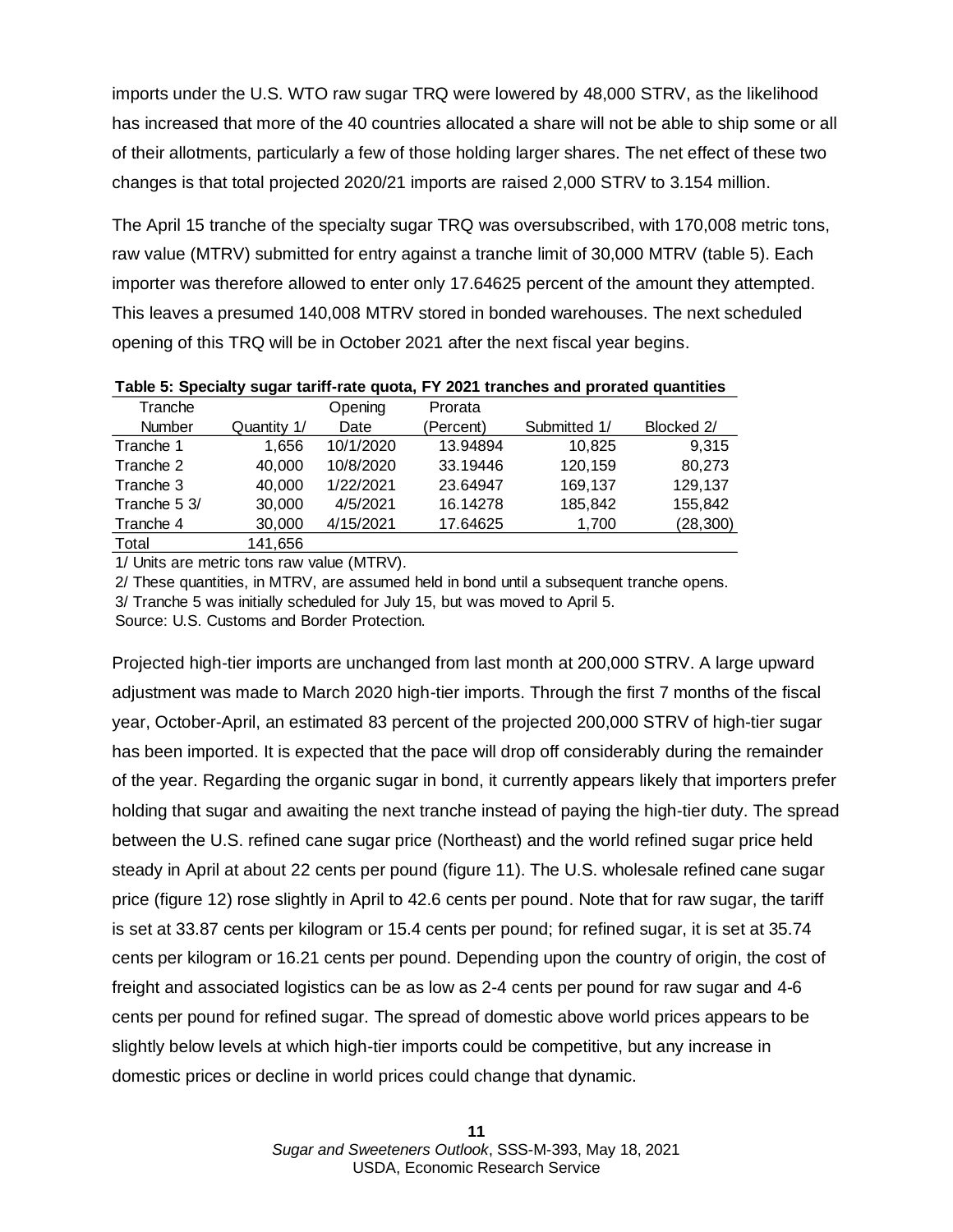

Figure 11 U.S. and world refined sugar prices, monthly, January 2018 to September 2021

Source: USDA, Economic Research Service.



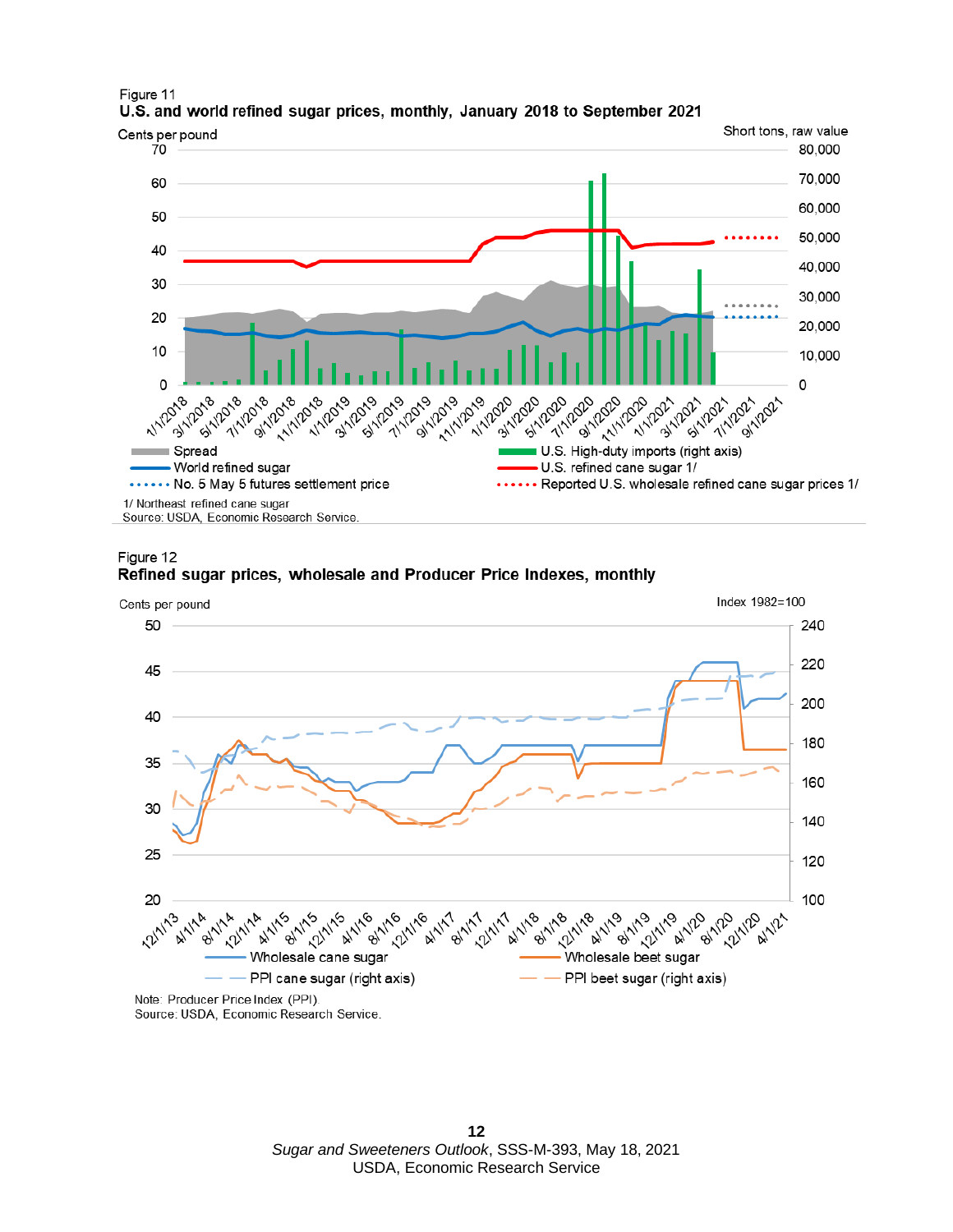# <span id="page-12-0"></span>Mexico Outlook

## Production and Deliveries Seen Lower in 2021/22

USDA's May 2021 *World Agricultural Supply and Demand Estimates* (*WASDE*) publication forecasts Mexico's 2021/22 sugar production at 5.809 million metric tons (MT), actual value, down slightly from the revised 2020/21 estimate (table 6). It is expected that ongoing drought conditions and poor soil quality in some locations could result in lower cane yields. Mexico's National Committee for the Sustainable Development of Sugarcane (CONADESUCA) does not have an official forecast for 2021/22 sugar production.

The *WASDE* estimate for Mexico's 2020/21 sugar production has been revised downward from 5.90 million MT to 5.825 million. CONADESUCA published its third estimate on April 15, lowering its projection from 6.06 million MT to 5.863 million MT. In its latest projection, CONADESUCA has lowered its expectations for area, sugarcane yield, and extraction rate.

As of May 8, 2021, Mexico's total sugar produced is 5.464 million MT, up from 4.831 million at the same time last year, but down slightly from the same point in 2017/18 and 2018/19 (figure 13). To date, 737,143 hectares have been harvested, higher than the 3 most recent years. Sugarcane yields, as well as the cumulative extraction rate, are well ahead of last year but still down from the same point in 2017/18 and 2018/19 (figures 14 and 15). Note that as the season progresses, sugarcane yields tend to decline while extraction rates gradually rise. Most of Mexico's sugar produced to-date has been estándar (standard) sugar, which is the most commonly used sugar in Mexico. Through May 8, this type of sugar represents 60 percent of Mexico's cumulative sugar production, compared with 52 percent at the same time last year and 64 percent in the previous year (figure 16).

For 2020/21, deliveries of both sugar and high-fructose corn syrup (HFCS) are lowered this month (discussed in more detail in next section). Deliveries of both products are projected lower in 2021/22, continuing the trend of lower deliveries seen in recent years. For 2020/21. exports to the United States are raised 43,000 MT to 839,000 MT based on the revised export limit discussed in the U.S. section of this report. Exports to the United States are projected slightly lower in 2021/22. Mexico's stocks for both 2020/21 and 2021/22 are set at 910,000, roughly equivalent to 2.5 months of domestic consumption. This is the target Mexican authorities use to monitor and manage the domestic sugar program.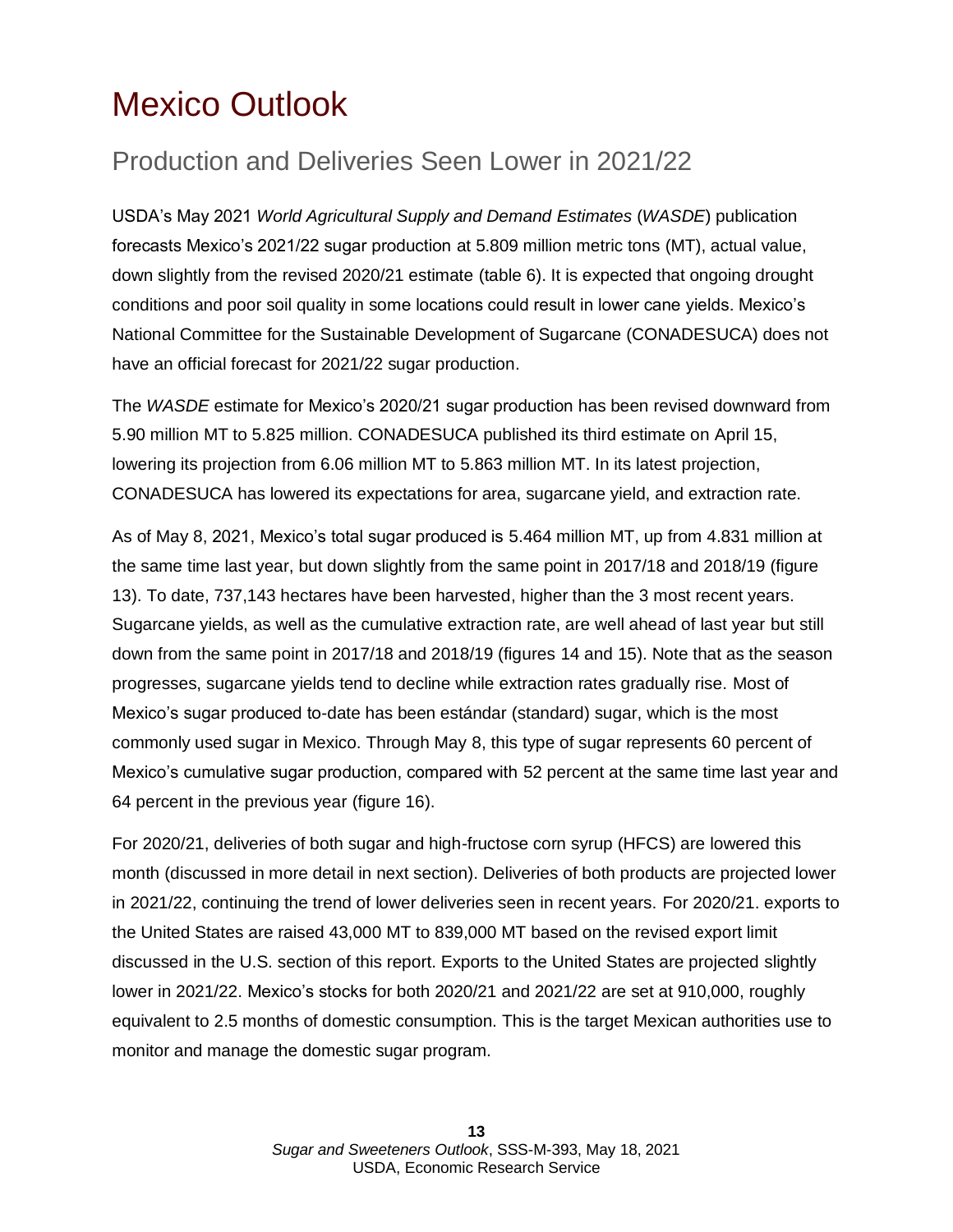| Table 6: Mexico sugar: supply and use by fiscal year (Oct./Sept.), May 2021 |         |              |                                  |           |            |                   |
|-----------------------------------------------------------------------------|---------|--------------|----------------------------------|-----------|------------|-------------------|
|                                                                             | 2019/20 | 2020/21      | 2020/21                          | 2020/21   | 2021/22    | 2021/22           |
|                                                                             |         | (forecast)   | (forecast)                       | Monthly   | (forecast) | Yearly            |
| Items                                                                       |         | April        | May                              | Change    | May        | Change            |
|                                                                             |         |              | 1,000 metric tons, actual weight |           |            |                   |
| Beginning stocks                                                            | 1,169   | 858          | 858                              | $\pmb{0}$ | 910        | 53                |
| Production                                                                  | 5,278   | 5,900        | 5,825                            | -75       | 5,809      | -16               |
| Imports                                                                     | 77      | 105          | 105                              | 0         | 85         | $-20$             |
| Imports for consumption                                                     | 55      | 40           | 40                               | 0         | 20         | $-20$             |
| Imports for sugar-containing product exports, IMMEX 1/, other               | 23      | 65           | 65                               | 0         | 65         | 0                 |
| <b>Total supply</b>                                                         | 6,524   | 6,863        | 6,788                            | -75       | 6,804      | 17                |
| Disappearance                                                               |         |              |                                  |           |            |                   |
| Human consumption                                                           | 4,101   | 4,030        | 3,963                            | -67       | 3,955      | -8                |
| For sugar-containing product exports (IMMEX)                                | 352     | 415          | 415                              | 0         | 415        | 0                 |
| Other deliveries and end-of-year statistical adjustment                     | 1       | $\mathbf{0}$ | 0                                | 0         | 0          | 0                 |
| Total                                                                       | 4,455   | 4,445        | 4,378                            | -67       | 4,370      | -8                |
| Exports                                                                     | 1,212   | 1,492        | 1,499                            | 7         | 1,524      | 25                |
| Exports to the United States and Puerto Rico                                | 1,177   | 797          | 839                              | 43        | 826        | $-14$             |
| Exports to other countries                                                  | 35      | 695          | 660                              | -36       | 698        | 39                |
| Total use                                                                   | 5,667   | 5,937        | 5,877                            | -59       | 5,894      | 17                |
| Ending stocks                                                               | 858     | 926          | 910                              | -16       | 910        | 0                 |
|                                                                             |         |              | 1,000 metric tons, raw value     |           |            |                   |
|                                                                             |         |              |                                  |           |            |                   |
| Beginning stocks                                                            | 1,239   | 909          | 909                              | 0         | 965        | 56                |
| Production                                                                  | 5,595   | 6,254        | 6,175                            | -80       | 6,158      | $-17$             |
| Imports                                                                     | 82      | 111          | 111                              | 0         | 90         | -21               |
| Imports for consumption                                                     | 58      | 42           | 42                               | 0         | 21         | $-21$             |
| Imports for sugar-containing product exports (IMMEX)                        | 24      | 69           | 69                               | 0         | 69         | 0                 |
| <b>Total supply</b>                                                         | 6,916   | 7,274        | 7,195                            | -80       | 7,213      | $\mathbf 0$<br>18 |
|                                                                             |         |              |                                  |           |            |                   |
| Disappearance                                                               |         |              |                                  |           |            |                   |
| Human consumption                                                           | 4,347   | 4,271        | 4,201                            | -71       | 4,192      | -8                |
| For sugar-containing product exports (IMMEX)                                | 373     | 440          | 440                              | 0         | 440        | $\mathbf 0$       |
| Other deliveries and end-of-year statistical adjustment                     | 1       | $\mathbf 0$  | 0                                | 0         | 0          | 0                 |
| Total                                                                       | 4,722   | 4,711        | 4,641                            | $-71$     | 4,632      | -8                |
| Exports                                                                     | 1,285   | 1,582        | 1,589                            | 8         | 1,615      | 26                |
| Exports to the United States and Puerto Rico                                | 1,248   | 844          | 890                              | 45        | 875        | $-14$             |
| Exports to other countries                                                  | 37      | 737          | 699                              | -38       | 740        | 41                |
| Total use                                                                   | 6,007   | 6,293        | 6,230                            | -63       | 6,248      | 18                |
| Ending stocks                                                               | 909     | 982          | 965                              | -16       | 965        | 0                 |
| Stocks-to-human consumption (percent)                                       | 20.9    | 23.0         | 23.0                             | 0.0       | 23.0       | 0.0               |
| Stocks-to-use (percent)                                                     | 15.1    | 15.6         | 15.5                             | $-0.1$    | 15.4       | 0.0               |
| High-fructose corn syrup (HFCS) consumption (dry weight)                    | 1,388   | 1,377        | 1,325                            | $-52$     | 1,300      | $-25$             |

1/ IMMEX = Industria Manufacturera, Maquiladora y de Servicios de Exportación.

Sources: USDA, World Agricultural Outlook Board; USDA, Economic Research Service; Mexico's National

Committee for the Sustainable Development of Sugarcane (CONADESUCA).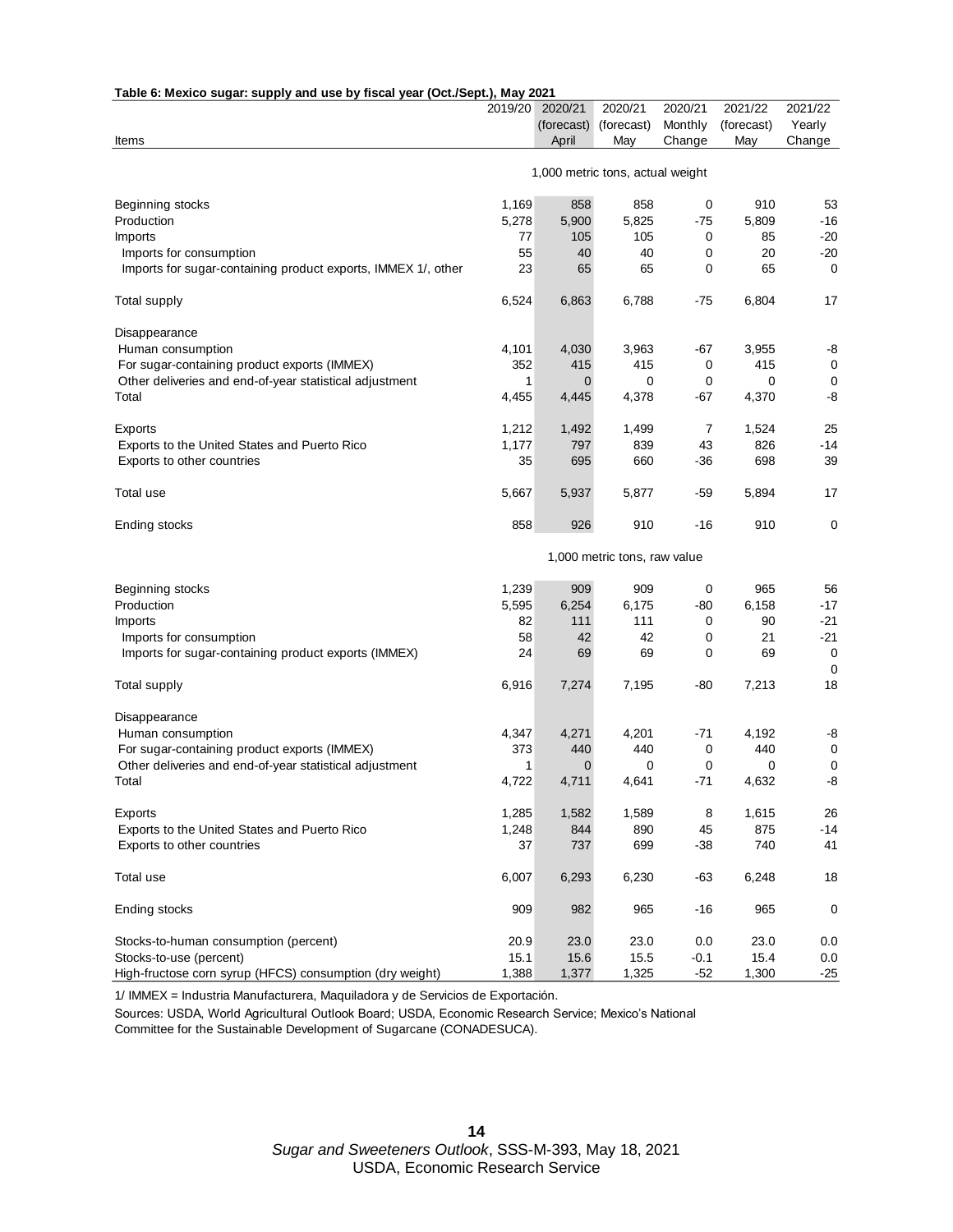#### Figure 13 Mexico cumulative sugar production, by week



#### Figure 14 Mexico cumulative sugarcane yields, by week







Source: Mexico's National Committee for the Sustainable Development of Sugarcane (CONADESUCA).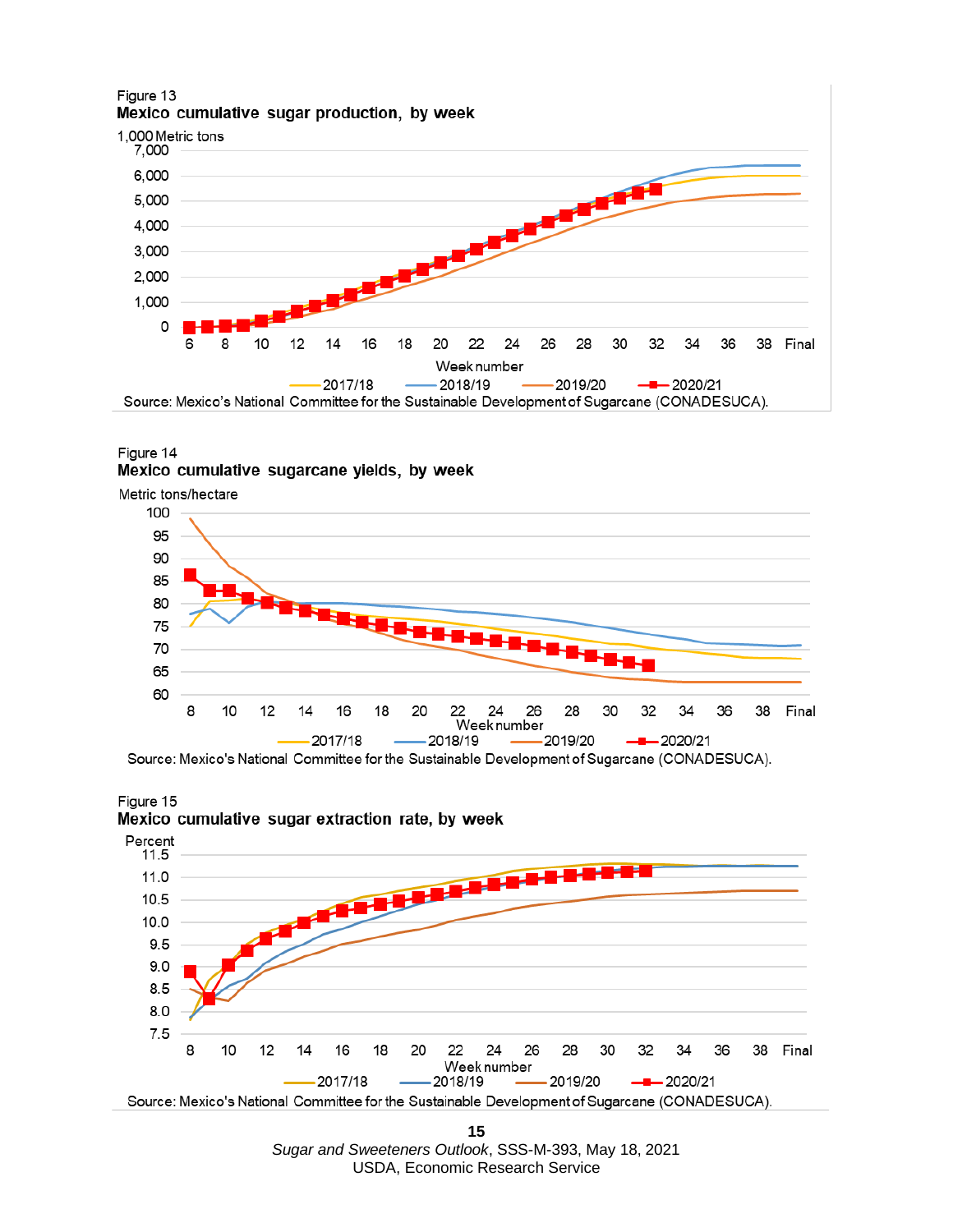

#### Figure 16 Mexico sugar production, by type of sugar, through week 32\*

\*Dates of comparison are May 8, 2021; May 9, 2020; and May 11, 2019. Source: Mexico's National Committee for the Sustainable Development of Sugarcane (CONADESUCA).

### Deliveries Lowered

The monthly pace of sugar deliveries in 2020/21 has been consistently slower than in recent years (figure 17). Sugar deliveries for domestic consumption in 2020/21 are lowered from 4.030 million MT to 3.963 million MT, and high-fructose corn syrup (HFCS) deliveries are reduced from 1.377 million MT to 1.325 million MT (dry basis). Table 7 presents deliveries of both products from October through March, relative to full year projections. Through 6 months of data, sugar deliveries represent 51.7 percent of the revised fiscal year projection, marginally stronger than the 10-year average of 51.6 percent, but well below the pace of last year. Similarly, the pace of HFCS deliveries is slightly above the 10-year average, but well below last year. With sweetener consumption coming under increased public scrutiny, product reformulations are driving a shift towards lower consumption. In particular, front-of-pack labeling laws instituted in October 2020 have resulted in soda companies reducing their utilization of HFCS.

These product formulation changes are part of a multi-year shift to reduce sweetener consumption. At both the State and Federal level, a variety of measures have been put in place to curb sweetener consumption based on its perceived connection to high levels of obesity. As shown in figure 18, both per capita and total sweetener consumption have trended downward since 2016/17. This is expected to continue in 2021/22, with sugar consumption projected down to 3.955 million MT and HFCS down to 1.300 million MT, dry basis.

**<sup>16</sup>**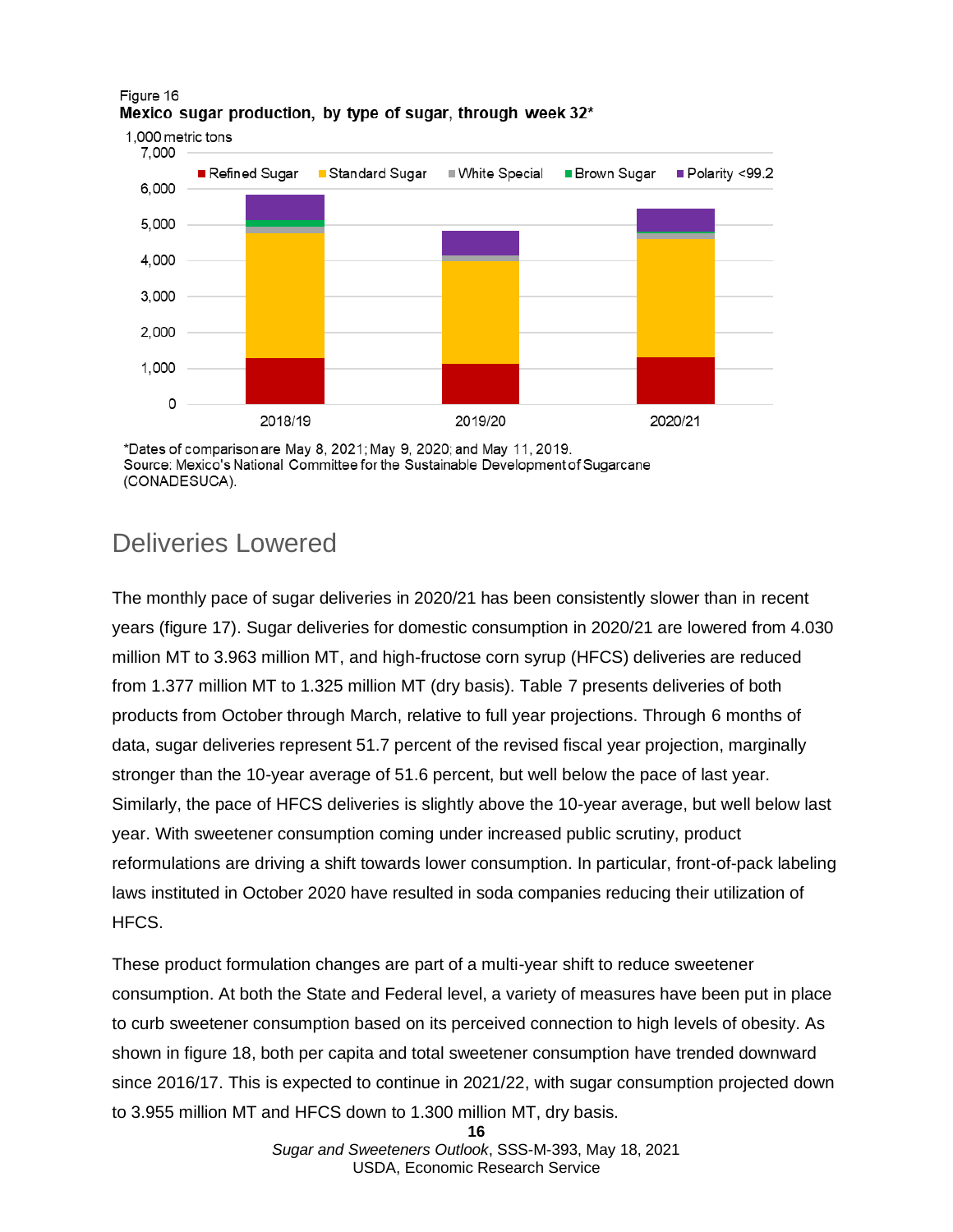

#### Figure 17 Mexican sugar deliveries for consumption, monthly, 2013/14 to 2020/21

Source: Mexico's National Committee for the Sustainable Development of Sugarcane (CONADESUCA).

|                 | Sugar, 1,000 metric tons (MT) |       |                                      | High-fructose corn syrup, 1,000 MT, dry weight |             |                  |  |  |
|-----------------|-------------------------------|-------|--------------------------------------|------------------------------------------------|-------------|------------------|--|--|
|                 |                               |       | Oct-Mar Fiscal year Percent of total | Oct-Mar                                        | Fiscal year | Percent of total |  |  |
| <b>FY11</b>     | 2.072                         | 3,950 | 52.5                                 | 755                                            | 1,635       | 46.2             |  |  |
| <b>FY12</b>     | 2.068                         | 4,135 | 50.0                                 | 809                                            | 1.721       | 47.0             |  |  |
| <b>FY13</b>     | 2,049                         | 4,287 | 47.8                                 | 787                                            | 1,567       | 50.2             |  |  |
| <b>FY14</b>     | 2.054                         | 4,098 | 50.1                                 | 659                                            | 1,372       | 48.0             |  |  |
| <b>FY15</b>     | 2.374                         | 4,408 | 53.9                                 | 676                                            | 1.444       | 46.8             |  |  |
| <b>FY16</b>     | 2.259                         | 4.387 | 51.5                                 | 680                                            | 1,482       | 45.9             |  |  |
| <b>FY17</b>     | 2.349                         | 4,515 | 52.0                                 | 713                                            | 1,522       | 46.8             |  |  |
| <b>FY18</b>     | 2,106                         | 4,228 | 49.8                                 | 755                                            | 1,593       | 47.4             |  |  |
| <b>FY19</b>     | 2.145                         | 4,092 | 52.4                                 | 713                                            | 1.528       | 46.6             |  |  |
| <b>FY20</b>     | 2.304                         | 4,101 | 56.2                                 | 685                                            | 1,388       | 49.3             |  |  |
| FY21 (forecast) | 2,050                         | 3,963 | 51.7                                 | 641                                            | 1,325       | 48.4             |  |  |
| 10-year average | 2,178                         | 4,220 | 51.6                                 | 723                                            | 1,525       | 47.4             |  |  |

**Table 7: Pace of Mexico sweetener deliveries through first 6 months of fiscal year**

Source: Mexico's National Committee for the Sustainable Development of Sugarcane (CONADESUCA).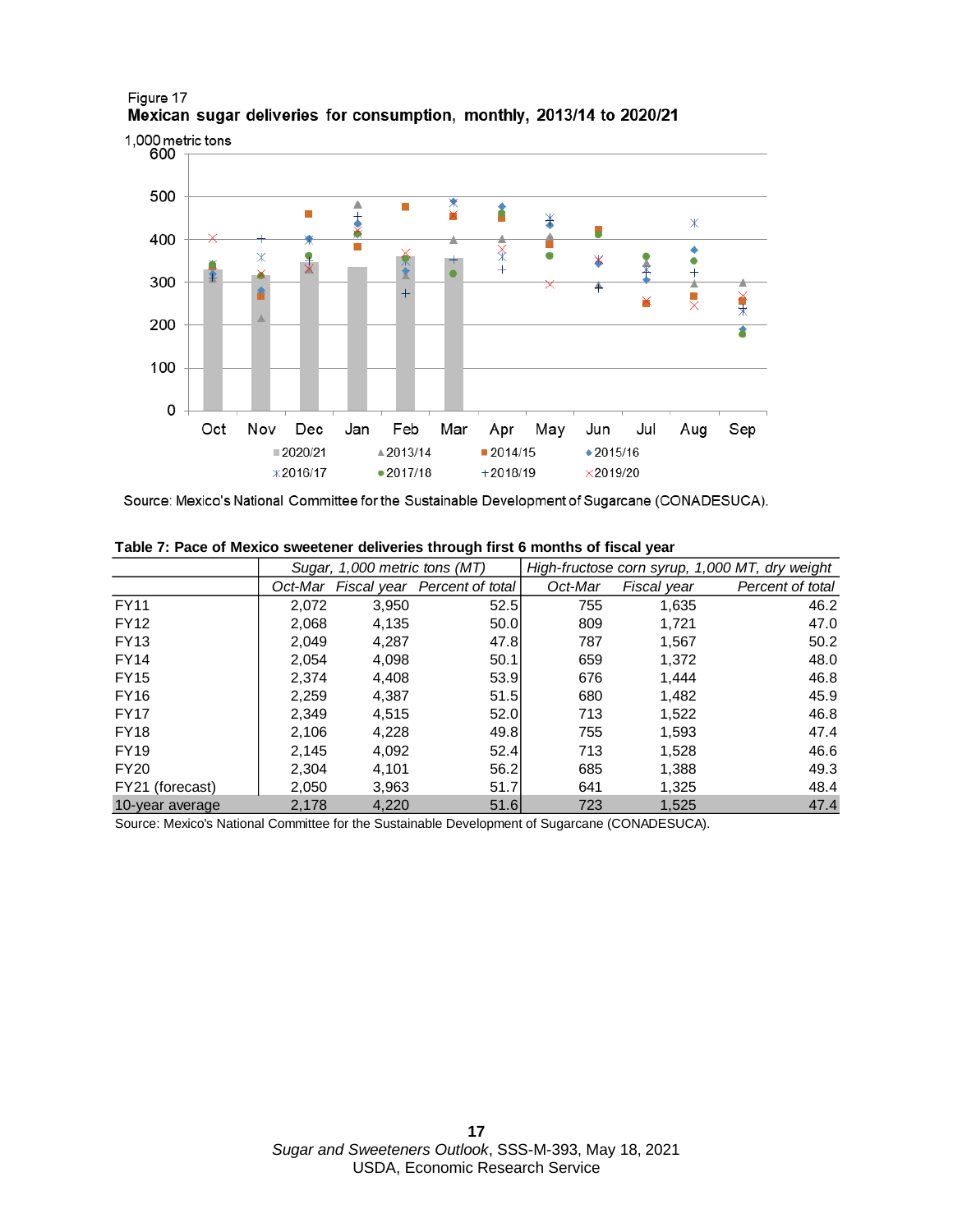Figure 18 Mexico sweetener consumption by year



Source: USDA, World Agricultural Outlook Board.